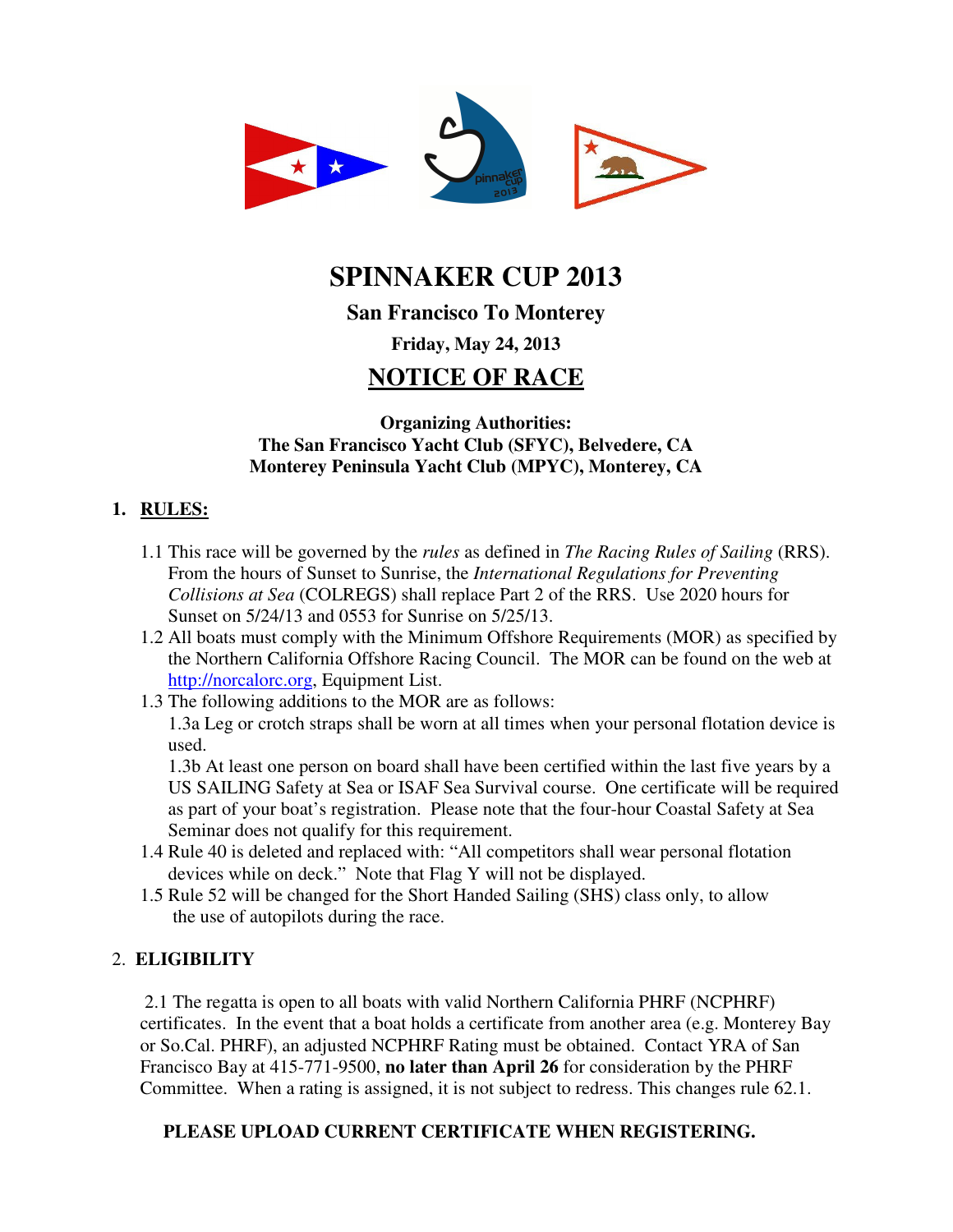2.3 Classes will be determined using either the NCPHRF Rating or the Displacement to Waterline (D/WL) Ratio, which is printed on the lower right of the NCPHRF Certificate.

#### **Spinnaker Cup Classes**:

- A: Any boat whose NCPHRF Rating is less than or equal to 0
- B: D/WL Ratio less than 200 and NCPHRF less than 61
- C: D/WL Ratio less than 200 and NCPHRF equal to or greater than 61
- D: D/WL Ratio equal to or greater than 200
- E: Short Handed Sailing (Any boat sailed Single-handed or Double-handed)

## **3. ENTRY**

3.1 The entry fee will be \$99.00. Entries will not be accepted after1800 hours on Wednesday, May 22.

3.2 Eligible boats may be entered by completing online registration found at www.sfyc.org or www.mpyc.org. Payment will be accepted by credit card, check, or SFYC member account.

#### 3.3 In **order for a boat to be allowed to race, the following must be completed and received by 1800 hours on May 22, 2013:**

 a. Complete registration online with Regatta Network (linked from www.sfyc.org or www.mpyc.org), including all crew information. Note that each crew member will be required to agree to the liability waiver as part of your boat's registration.

- b. If you plan to enter Monterey Municipal Harbor, or desire a berth, complete a City of Monterey Harbor Plan, attached to this NOR.
- d. If you plan to go to Breakwater Cove, contact Ms. Diane Colwell at 831-373-7857, ext. 102, or diane@montereybayboatworks.com, for a reservation.

## 4. **SAFETY**

4.1 Emergency contacts for all crew members must be provided so they are available to the U.S. Coast Guard Sector San Francisco. Please ensure people listed as emergency contacts will be ashore and reachable in the unlikely event that they must be called.

4.2 Random inspections may be made before the start and after the finish for minimum equipment compliance. Boats not in compliance will be protested by the Race Committee. If selected, you will be contacted by a Race Committee member to make arrangements for the inspection. If it is at the finish, you will be contacted at the finish line on VHF 65.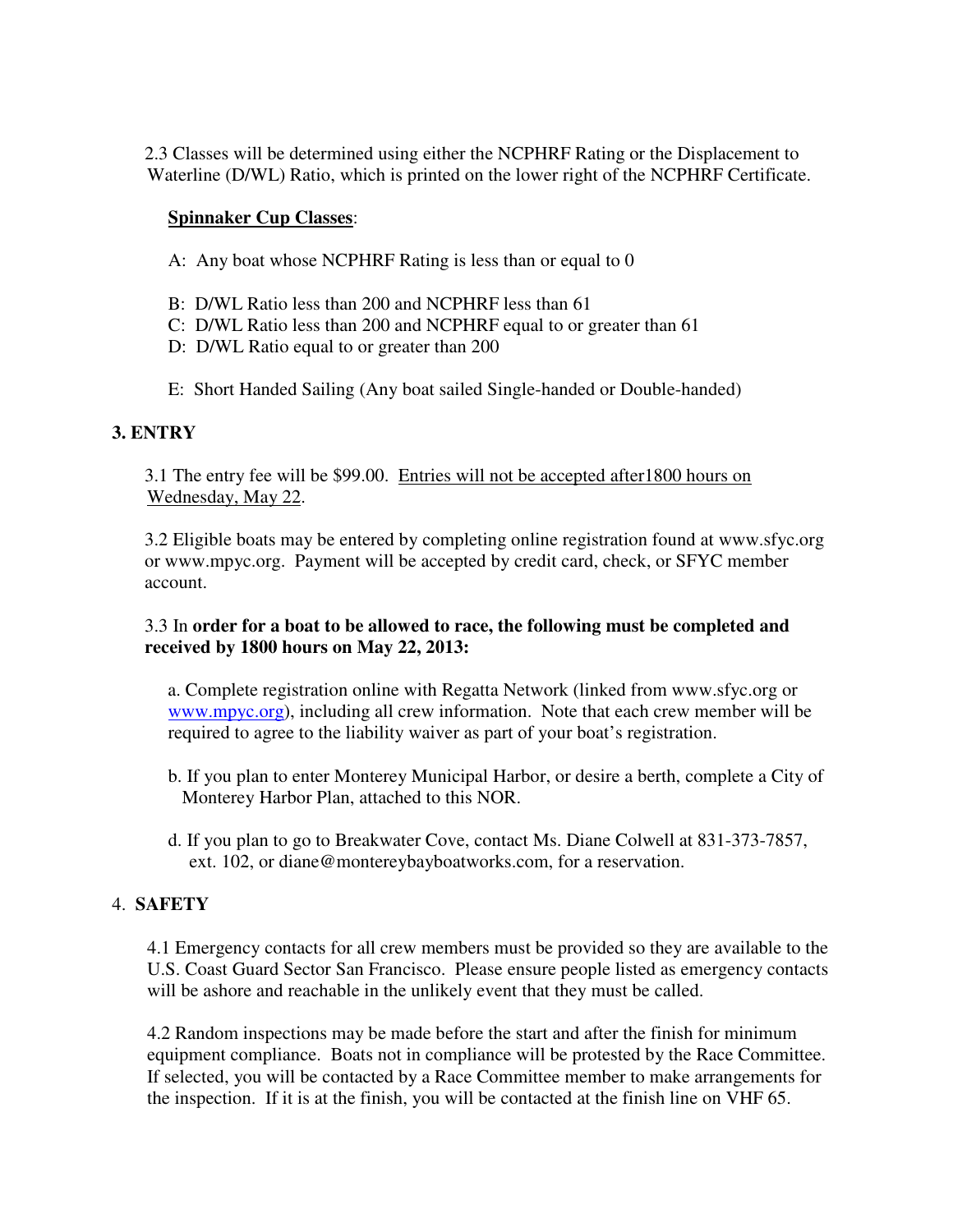## **5. RADIO COMMUNICATIONS**

The Race Committee may broadcast information about the day's racing on VHF 65. All boats will be required to check in before the start and before finishing. **Please note that at check-in we will be asking for the total number of people on board, and if there has been any change from the online registration you will be asked to switch to VHF 78 to provide the new** 

**information.** Check-in is not complete until confirmation is received from the Race Committee. Boats failing to check in with the Race Committee on VHF 65, including providing number of people on board, will be scored DNC.

## **6. SCHEDULE**

- 6.1 Entries will be accepted until 1800 hours on Wednesday, May 22.
- 6.2 Amendments will be posted no later than Thursday, May 23, at 1200 hours.
- 6.3 Friday, May 24:

1030–1125 Mandatory VHF 65 Check-In 1130 First Warning Signal

## **7. SAILING INSTRUCTIONS**

The sailing instructions will be available on www.sfyc.org, www.mpyc.org, and at both the SFYC and MPYC clubhouses no later than Monday, May 20, 2013.

## **8. RACING AREA AND COURSE**

The start will be located in the San Francisco Bay Knox Race Area, in the vicinity west of Pt. Knox on Angel Island. One of two courses will be selected for the race, which will be from the start to the finish line off Municipal Wharf 2 in Monterey. The courses will be described in the sailing instructions.

## **9. PENALTY SYSTEM**

The Scoring Penalty, rule 44.3, will apply. The penalty shall be 10 minutes added to the finish time. A yellow flag will not be required, but a boat taking a penalty must notify the Race Committee at the finish line. This changes rule 44.3.

## **10. SCORING**

Northern California PHRF Ratings will be used to calculate the corrected times using time-ontime.

## **11. BERTHING**

- 11.1 The SFYC guest docks will be available before the race to participants, starting on Wednesday, May 22.
- 11.2 In Monterey, the City of Monterey Harbormaster will allocate slips in the Municipal Marina to participants, based on the information provided on the Harbor Plan. Individual slip assignments will be given to each boat after finishing. Note that slip fees are not included with the entry fee. After your finish and before entering the harbor you must check-in with the Harbormaster on VHF 5A.
- 11.3 If you have requested a slip in Breakwater Cove, prior arrangements should have been made.
- 11.4 For haul-outs, boats using the hoist will be temporarily docked after finishing at the MPYC guest docks.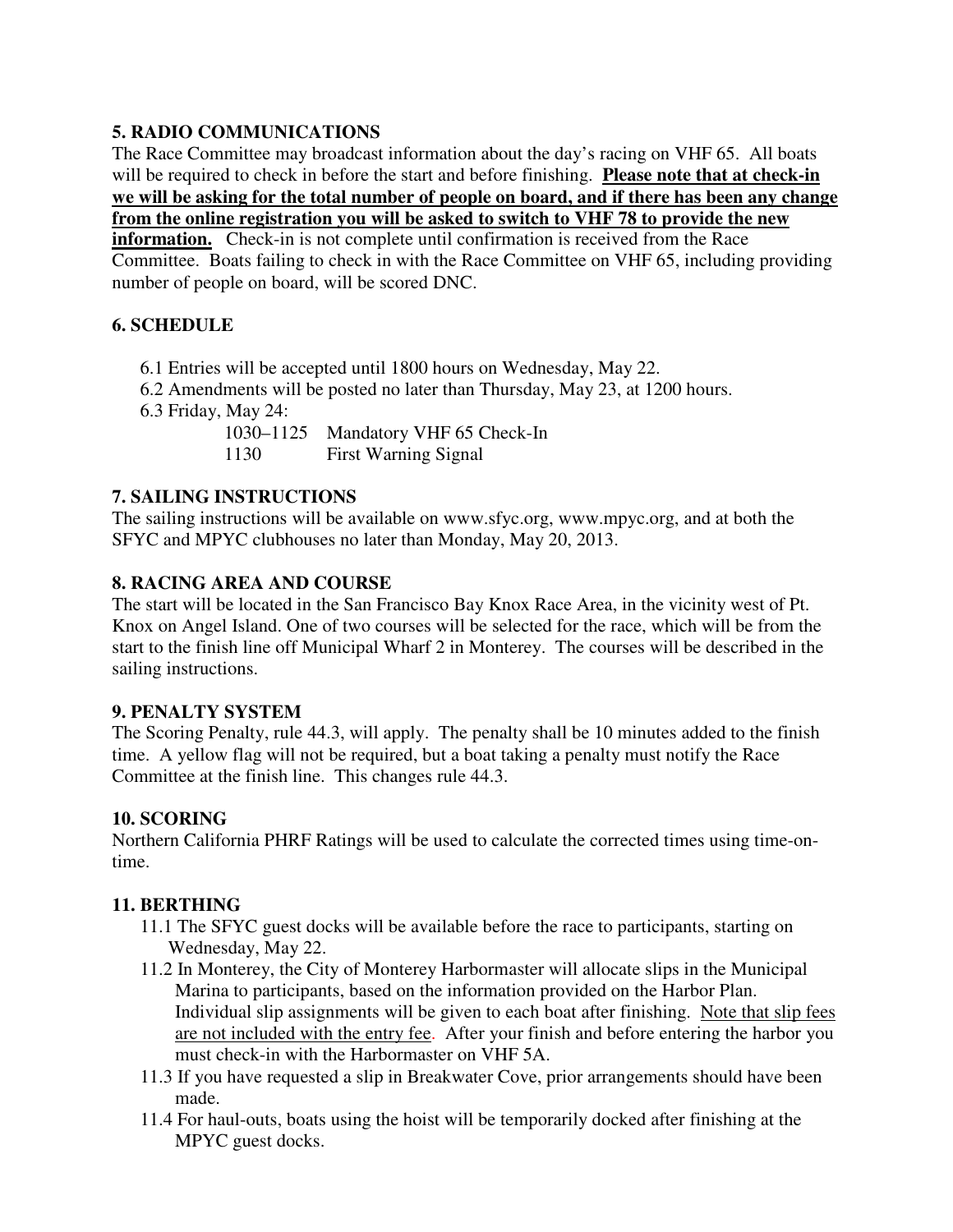#### **12. PRIZES**

Trophies will be awarded to the top finishers in each class, with the number of trophies depending on the number of entries per class. The Trophy Presentation will be held at MPYC as soon as practicable on Saturday, May 25. The time will be posted on the MPYC Notice Board.

#### **13. SOCIAL**

- 13.1 A buffet-style brunch will be available in Monterey early on Saturday morning, May 25, at MPYC. This is a benefit for the MPYC Junior Sailing Program.
- 13.2 Spinnaker Cup clothing items may be ordered in advance. The link to the order form will be available on the regatta websites (www.sfyc.org, www.mpyc.org, and www.regattanetwork.com). It is recommended that you place your orders in advance, as only a few shirts will be available for purchase after the race at MPYC.

#### **14. FURTHER INFORMATION**

For further information, please contact:

SFYC Race Office (415) 789-5647 race@sfyc.org (Anne McCormack)

SFYC PRO, Nancy DeMauro (415) 630-0002, ndemauro@hotmail.com

MPYC PRO, Patrick Tregenza, (831) 372-3786, tregenza@tregenza.net